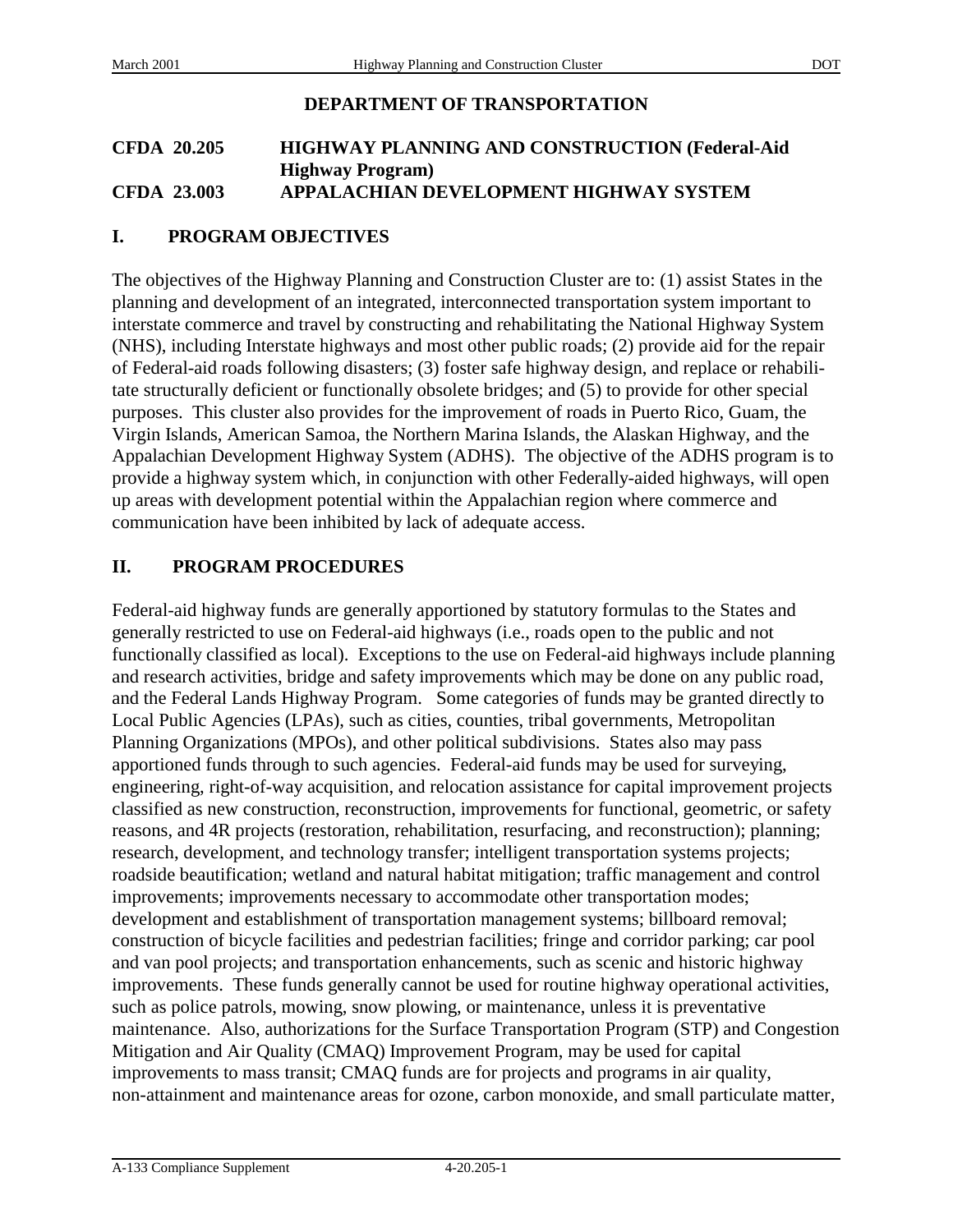Eligibility criteria for the programs differ, so program guidance should be consulted. Projects in urban areas of 50,000 or more population must be based on a transportation planning process carried out by the MPOs in cooperation with the State and transit operators, and be included in metropolitan plans and programs. Projects in nonmetropolitan areas of a State must be consistent with the State's Transportation Plan. All projects must also be included in the approved Statewide transportation improvement program (STIP) and are developed as part of the required Statewide transportation planning process.

In the case of the ADHS program, the Appalachian Regional Commission determines if the State approved project is eligible within an approved Appalachian Highway Plan and notifies FHWA of centerline approval. The FHWA determines if the project satisfies all Federal requirements, administers the grants, and disburses the funds.

# **Source of Governing Requirements**

The primary sources of program requirements are 23 USC (Highways). Implementing regulations are found in 23 CFR (Highways).

# **Availability of Other Program Information**

The Federal Highway Administration maintains a Website that provides program laws, regulations, and other general information (www.fhwa.dot.gov).

# **III. COMPLIANCE REQUIREMENTS**

**In developing the audit procedures to test compliance with the requirements for a Federal program, the auditor should first look to Part 2, Matrix of Compliance Requirements, to identify which of the 14 types of compliance requirements described in Part 3 are applicable and then look to Parts 3 and 4 for the details of the requirements.**

# **A. Activities Allowed or Unallowed**

- 1. Federal funds can be used only to reimburse costs that are: (1) incurred subsequent to the date of authorization to proceed, except for certain property acquisition costs permitted under 23 USC 108; (2) in accordance with the conditions contained in the project agreement and the plans, specifications, and estimates (PS&E); (3) allocable to a specific project; and, (4) claimed for reimbursement subsequent to the date of the project agreement (23 CFR sections 1.9, 630.106, 630.205, and 630.303).
- 2. Federal funds can be used to reimburse for administrative settlement costs incurred in defending contract claim proceedings before arbitration boards or State courts only if approved by FHWA for Federal-aid projects. If special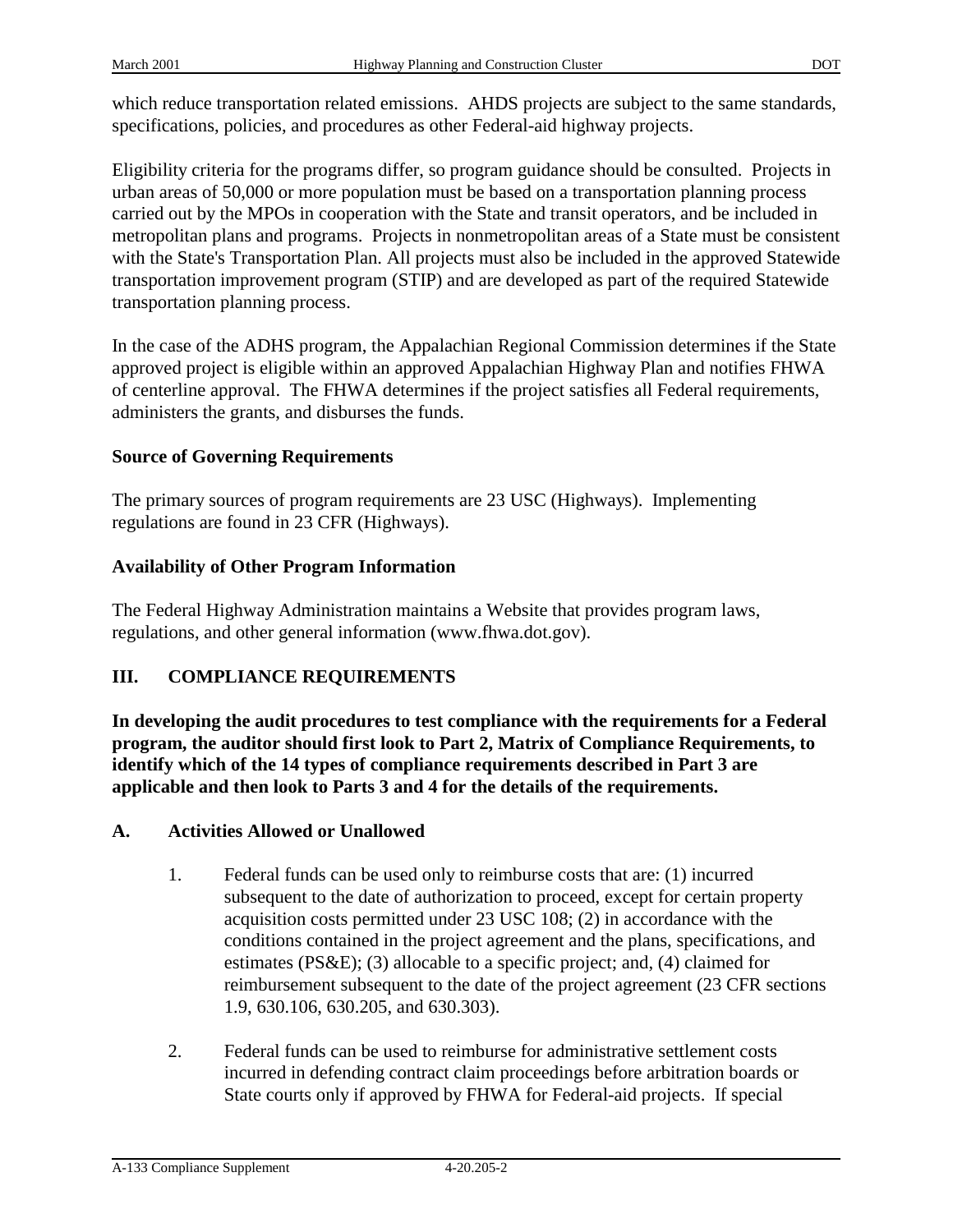counsel is used, it must be recommended by the State Attorney or State DOT legal counsel and approved in advance by FHWA (23 CFR section 140.505).

- 3. Costs incurred by the State DOT or MPO for highway planning and research work are subject to prior approval by FHWA (23 CFR section 420.111).
- 4. STP funds may be used by the State for the cost of tuition and direct educational expenses (excluding salaries) of State and local transportation agency employees  $(23$  USC  $504(a)(4)$ ).

# **F. Equipment and Real Property Management**

The State shall charge, at a minimum, a fair market value for the sale, lease, or use of real property acquired with Federal assistance from the Highway Trust Fund (other than the Mass Transit Account) for the non-transportation purposes and shall use such income for project eligible under 23 USC. Exceptions may be granted for the lease of sale of requirement for social, environmental or economic purposes (23 USC 156).

# **G. Matching, Level of Effort, Earmarking Requirements**

# **1. Matching**

- a. The State is generally required to pay a portion of the project costs. Portions vary according to the type of funds authorized and are stated in project agreements.
- b. A State's matching share for a project may be credited by certain toll revenues used to build or improve highways, bridges and tunnels (23 USC  $120(i)$ ).
- c. Donations of funds, materials, and services may be credited towards a State's matching share. Donated materials and services must meet the eligibility requirements of the project. However, donations of services by units of local government cannot be credited against the State share of the project  $(23 \text{ USC } 323(c)$  and  $(e)$ ).
- d. The fair value of land donated by State or local governments for highway purposes is eligible for matching share on a project. The fair market value of donated land shall not include any increase or decrease in value of donated land caused by the project. The fair market value of donated land shall be established as of the earlier of (1) the date on which the donation becomes effective or (2) the date on which equitable title to the land vests in the State (23 USC 323(b)).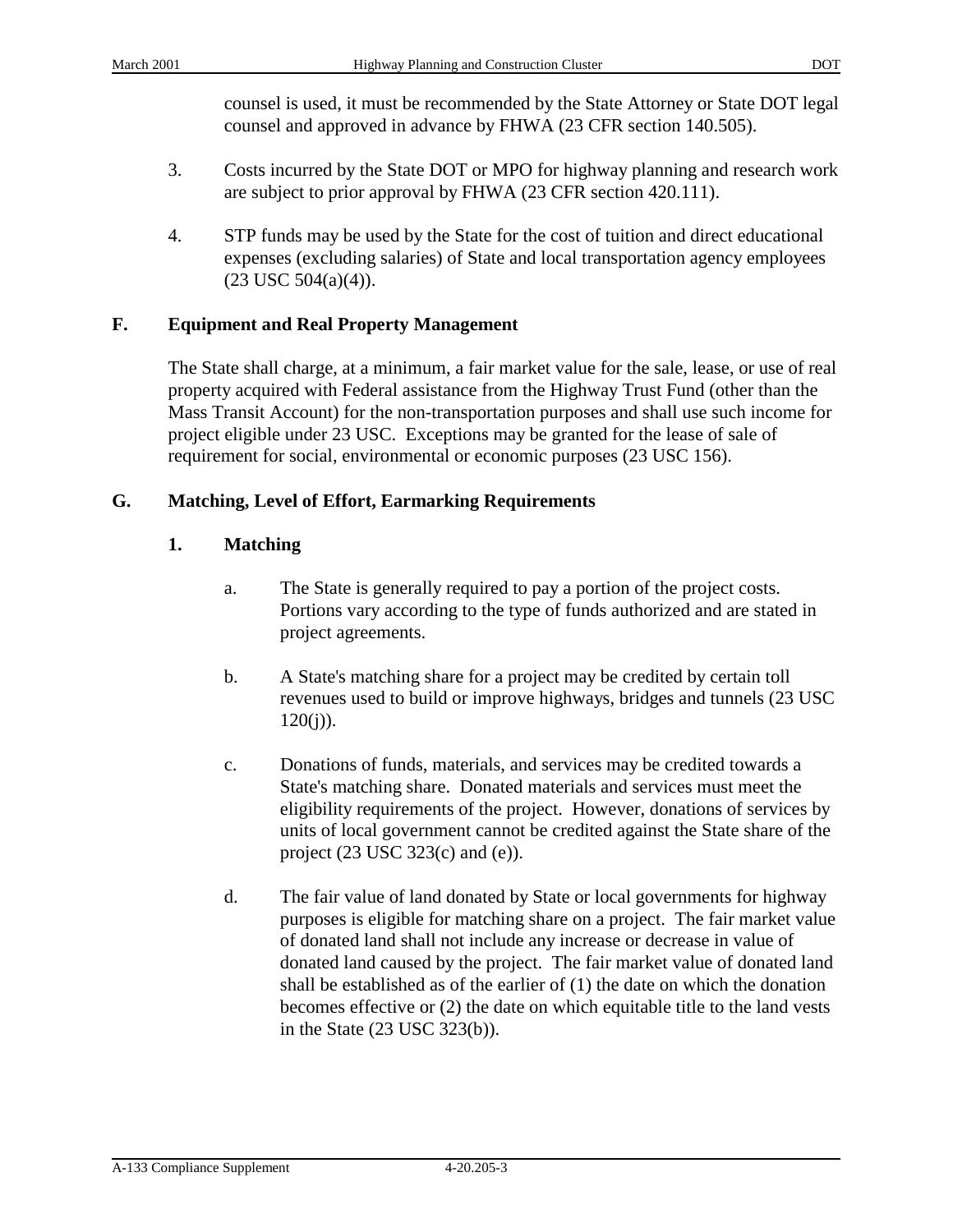- e. For transportation enhancement (TE) projects, funds from Federal agencies (except U.S. DOT) may be used for the non-Federal share of the project. Credit for the value of donations of funds, materials, land, or services (including the value of local and State government services, materials and land applied to the project and the cost of preliminary engineering prior to project approval) may be credited toward the non-Federal share (23 USC 133(e)(5)(C)).
- f. Funds appropriated to any Federal land management agency may be used to pay the non-Federal share of any Federal-aid highway project funded under 23 USC 104 (23 USC 120(k)).
- g. Federal Lands Highway Program funds may be used to pay the non-Federal share of Federal-aid highway projects which provide access to or within Federal or Indian lands (23 USC 120(*l*)).
- **2. Level of Effort** Not Applicable
- **3. Earmarking** Not Applicable

# **J. Program Income**

State and local governments may only use the Federal share of net income from the sale, use, or lease of property previously acquired with Federal funds if the income is used for projects eligible under 23 USC (23 USC 156).

# **L. Reporting**

# **1. Financial Reporting**

- a. SF-269, *Financial Status Report* Not Applicable
- b. SF-270, *Request for Advance or Reimbursement* Not Applicable
- c. SF-271, *Outlay Report and Request for Reimbursement for Construction Program* - Not Applicable
- d. SF-272, *Federal Cash Transactions Report* Not Applicable
- e. PR-20, *Voucher for Work Under Provisions of the Federal-Aid and Federal Highway Acts, as Amended (OMB No. 2125-0507)*
- **2. Performance Reporting** Not Applicable
- **3. Special Reporting** Not Applicable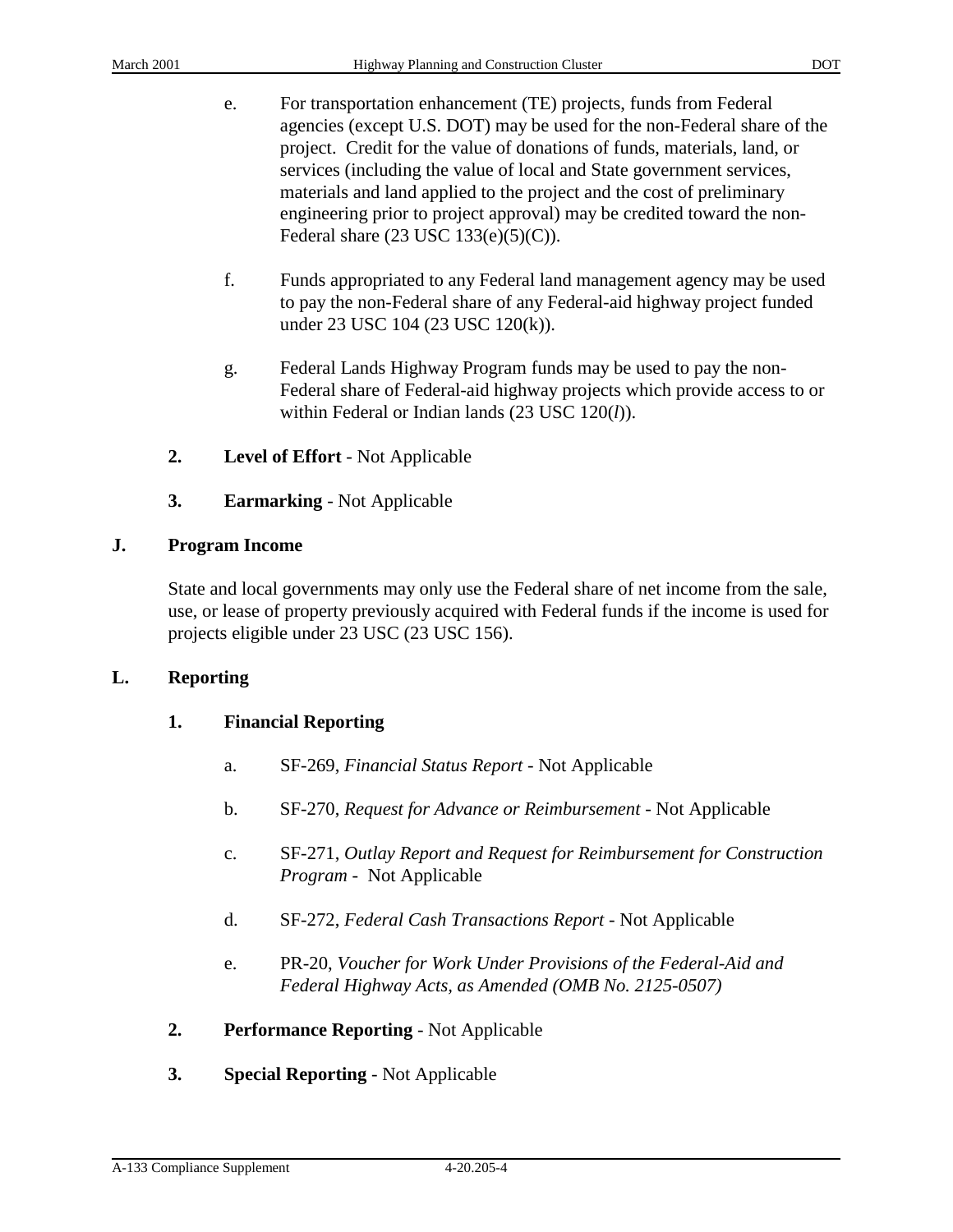### **N. Special Tests and Provisions**

# **1. Use of Other State or Local Government Agencies**

**Compliance Requirement** - A State may use other public land acquisition organizations or private consultants to carry out the State's authorities under 23 CFR 710.201(b) in accordance with a written agreement (23 CFR 710.201(h)).

**Audit Objective** - Determine whether other public land acquisition organizations or private consultants are carrying out the State's authorities under 23 CFR 710.201(b) in accordance with their agreements with the State.

### **Suggested Audit Procedures**

- a. Examine records and ascertain if other agencies were used for right-of-way activities on Federal-aid projects.
- b. Review a sample of right-of-way agreements with other agencies.
- c. Perform tests of selected right-of-way activities to other agencies to verify that they comply with the written agreement.

# **2. Replacement of Publicly Owned Real Property**

**Compliance Requirement** - Federal funds may be used to reimburse the reasonable costs actually incurred for the functional replacement of publicly-owned and publicly-used real property provided that FHWA concurs that it is in the public interest. The cost of increases in capacity and other betterments are not eligible except: (1) if necessary to replace utilities; (2) to meet legal, regulatory, or similar requirements; or (3) to meet reasonable prevailing standards for the type of facility being replaced (23 CFR 710.509).

**Audit Objective** - Determine whether the functional replacement of real property was accomplished within FHWA requirements.

### **Suggested Audit Procedures**

- a. Ascertain if there were any functional replacements of publicly-owned real property.
- b. Verify that FHWA concurred in the State's determination that the functional replacement is in the public interest.
- c. Review a sample of transactions involving functional replacements and verify that the transactions were consistent with the FHWA requirements.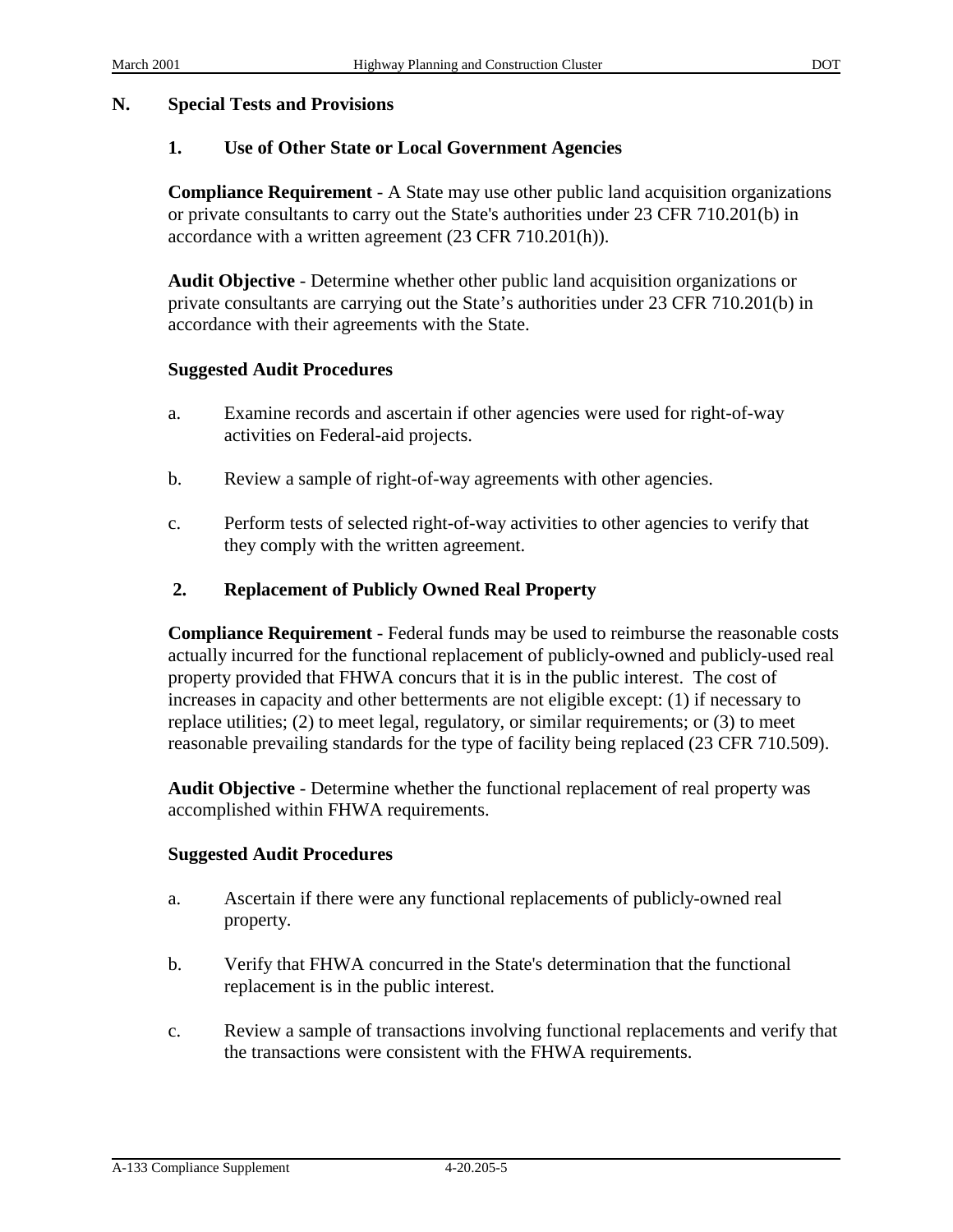### **3. Project Extensions**

**Compliance Requirement** - FHWA must approve extensions affecting project costs or the amount of liquidated damages, except those for projects administered by the State DOT under 23 USC 106(c) which allow the State DOT to assume the responsibilities for design, plans, specifications, estimates, contract awards and inspection of progress (23 USC 106(c); 23 CFR section 635.121).

**Audit Objective** - Determine whether proper FHWA approvals were obtained for contract extensions affecting project costs and the amount of liquidated damages assessed.

### **Suggested Audit Procedures**

- a. Review the systems for monitoring and controlling contract time and review project files to determine if there were project extensions.
- b. Verify that FHWA approval was obtained for time extensions affecting project cost and, where applicable, the amount of liquidated damages assessed.

# **4. Sampling Program**

**Compliance Requirement** - A State DOT or LPA must have a sampling and testing program for projects to ensure that materials and workmanship generally conform to approved plans and specifications (23 CFR section 637.205).

**Audit Objective** - Determine whether the State is following a quality assurance program that meets FHWA's requirements.

### **Suggested Audit Procedures**

- a. Obtain an understanding of the recipient's sampling and testing program.
- b. Review documentation of test results on a sample basis to verify that the proper number of tests are being taken in accordance with the program.

# **5. Contractor Recoveries**

**Compliance Requirement** - When a State recovers funds from highway contractors for project overcharges due to bid-rigging, fraud, or anti-trust violations or otherwise recovers compensatory damages, the Federal-aid project involved shall be credited with the Federal share of such recoveries (Tennessee v. Dole 749 F.2d 331 (6th Cir. 1984); 57 Comp. Gen. 577 (1978); 47 Comp. Gen. 309 (1967)).

**Audit Objective** - Determine whether the proper credit was made to the Federal share of a project when recoveries of funds are made.